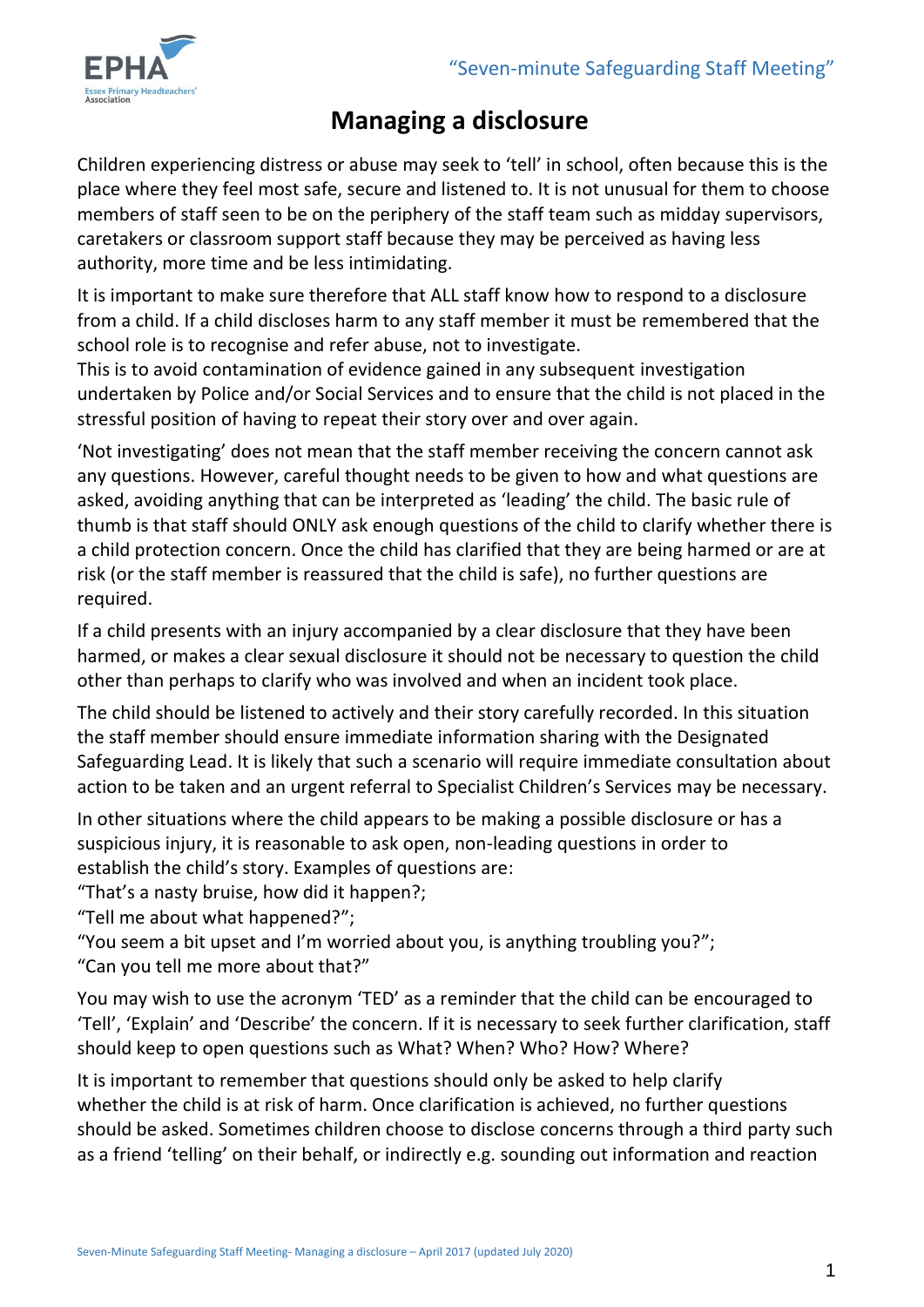

by asking 'what if my friend.......?' If such concerns arise they should be taken equally seriously and be followed up with the DSL in the same manner as a direct disclosure.

Children may also seek to disclose and share their experiences through drawings, writing and play. If concerns arise, it is appropriate to talk further with the child to allow wider discussion and clarification. This might involve inviting the child to "tell me more about what is happening in your picture/ story / game".

## **So, what do I do as a member of staff if a child asks to talk to me about a problem?**

- Do not promise them confidentiality
- Listen to the pupil
- Write down the initial details of the disclosure on the Concern Form in the words used by the pupil
- Do not say words for them, however embarrassed they are to say them
- Do not get them to give too much detail but sufficient to make you concerned about the nature for their disclosure.
- Immediately after the conversation, give the Concern Form to ………………………….
- Never leave any situation for a few days to allow you or the child to 'think about it' the child could be at risk. Act immediately.

## **How do I prepare for the meeting?**

Collect a disclosure form from ……………………………

### **Where do we hold the meeting?**

If a child asks to talk to you about something personal, please make sure of the following:

- Go somewhere quiet but make sure there are people near to the room you are in.
- Do not shut the door make sure it stays open

### **How do I conduct the meeting?**

- Listen to the child let them do the talking and try not to say things for them
- DO NOT PROMISE that you will not tell anyone else even if it means the child may stop talking to you. You may need to explain that it depends upon what they are going to tell you and that you may not be able to help them unless you DO involve someone else.
- After the child has told you the problem, try to record the exact words used by the pupil when disclosing to you and complete the Concern Form

# **How much detail do they need to give me?**

- Just enough to support your concerns that they have a serious issue/are at risk.
- If taken further they will have to go over the incident(s) again in more detail with the Police and/or Social Services, so basic detail is all that is needed to save the child more stress.
- Save any drawings and artwork. This information may needs to be shared with Children's Social Services and the police.
- Just make sure you have the basic facts that caused your concern in the first place to complete the Concern Form.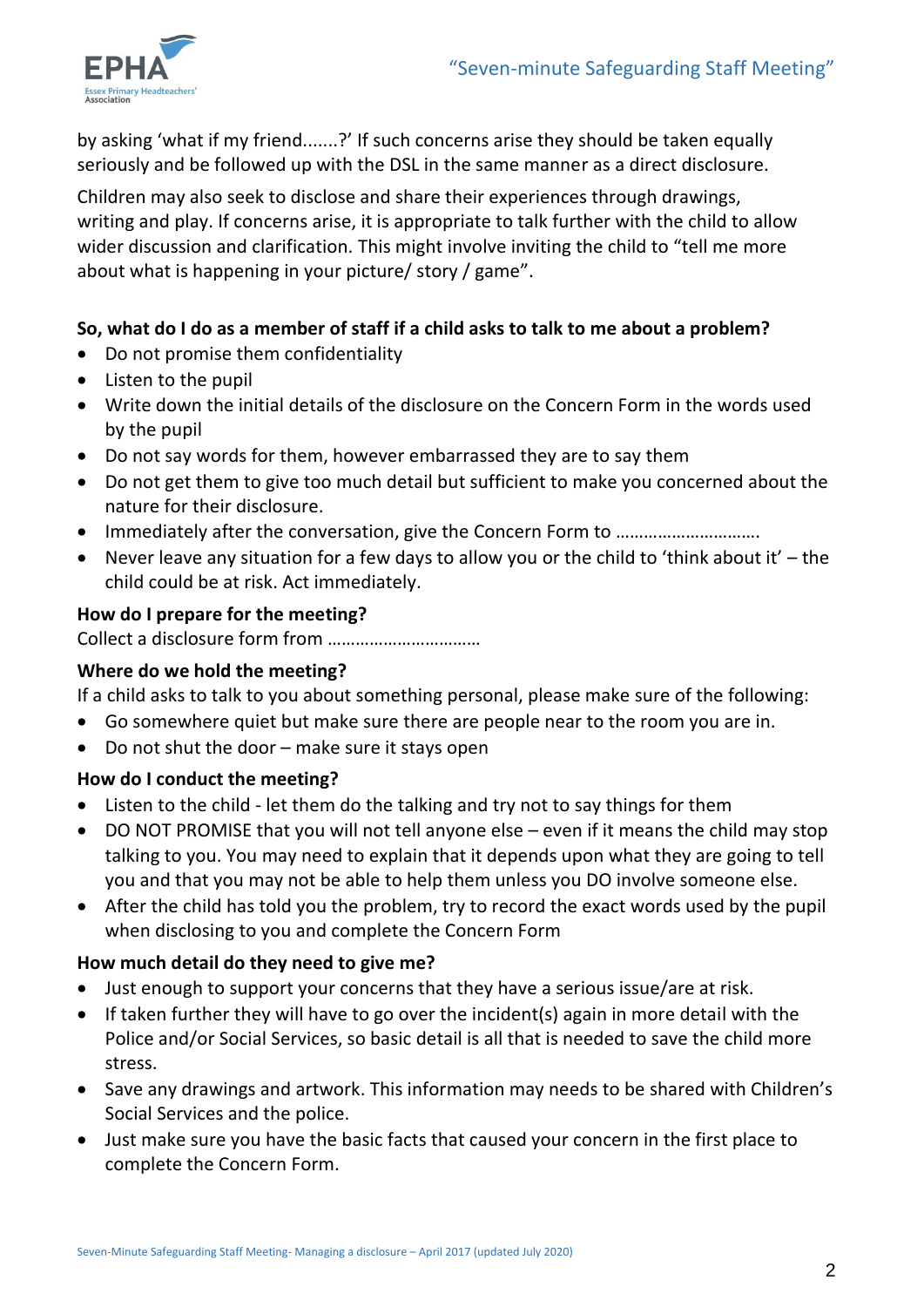

**NOTE: Disclosures relating to allegations against colleagues and members of staff should be treated in the same way. This information must be passed immediately to the Headteacher who will ensure the appropriate procedures are followed.**

## **Allowing Children to Talk**

## *Helpful ideas*

- Take what you are being told seriously
- Listen carefully do not interrupt
- Acknowledge what you have been told
- Always accept what the child says, no matter how fanciful it may appear to you –– let them know you believe them
- Remain calm
- Listen attentively and only ask open-ended questions. Avoid using leading questions, and remember: you are not investigating the allegation.
- Do not pressure the child/young person into telling you more than they want to.
- Encourage the child/young person to talk about their concerns, as this can be helpful in dealing with difficult experiences.
- Allow the child/young person to talk at their own pace, and use their own language
- Reassure tell them they have done the right thing
- Tell them you will have to pass the information on and who you will be telling and why
- You may wish to stop the interview if you think it is better handled by another person or staff member, or if it is too stressful for the child/young person
- Pass to the Designated Safeguarding Lead on the referral form

### *What to avoid*

- Do not investigate
- Do not look shocked or distasteful
- Do not probe
- Do not speculate
- Do not pass an opinion about the alleged perpetrator
- Do not make comments
- Do not promise to keep a secret
- Do not display disbelief
- Never delay getting help

# **I Think I Should Act Now**

### *What will stop me?*

- What if I'm wrong?
- I'm not very confident
- I don't know the child very well
- I've reported before and had a bad experience